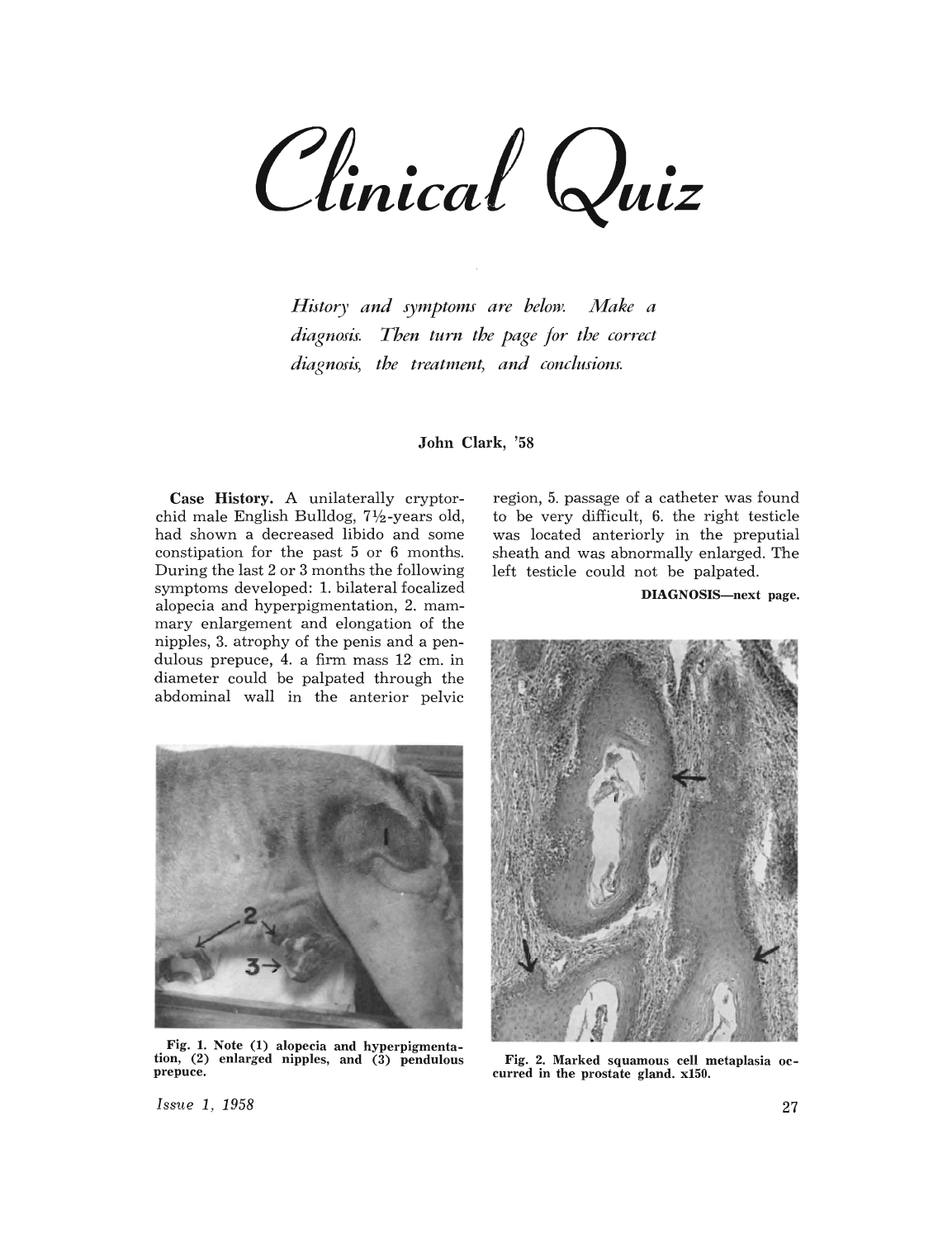Diagnosis. Sertoli cell tumor of the right testis (Fig. 3, 480x) with resultant feminization. Note marked estrogenic squamous metaplasia of the prostate (Fig. 2, 150x). The prostate was the palpatable mass in the anterior pelvic region. The constipation was a result of the prostatic enlargement (to the size of a large orange) which resulted in mechanical obstruction of the rectum. Difficulty encountered in the passage of a catheter was due to either hyperplasia of the urethral epithelium or the prostatic enlargement, or both.

Discussion. Sertoli or sustentacular cell tumors are the most important clinically of the three types of testicular neoplasms which occur regularly. Interstitial cell tumors are the most frequent but no characteristic endocrine effects are observed. Seminomas are next in frequency. originating from cells of the spermatogenic series; hormonal disturbances do not occur and clinical disturbances are usually absent in this type.

Sertoli cell tumors when grown to clinically significant size are usually between 100 and 500 cm. and occur with greatest frequency in 9 to 15-year old dogs. Both scrotal and crytorchid testes may be involved. Occasionally a case may show bilateral tumors, but they are usually unilateral with a high incidence of seminomas of the opposite testicle. The tumor is usually a carcinoma but may be an adenoma, in which case it is smaller in size. The cut section of tumorous tissue is firm nodular, pale yellow, streaked by inter~ locking strands of tough gray or white tissue, and sometimes focally softened, finely cystic or red mottled. Extension may be observed into the mesorchium and it may metastisize to the corresponding lumbar lymph nodes and kidney, according to Mulligan.

The clinicopathologic picture is quite dramatic. This is due to the ability of this tumor to elaborate its own estrogens, w h i c h produces hyperestrogenism in males (feminization occurs in 30 to  $50\%$ of the cases). Clinically, all or part of the following symptoms may be manifested: 1. depression and loss of libido, 2. other males sexually attracted, 3. fat depots

and deposition of fat change to more closely resemble the female, 4. alopecia, focal or generalized, predominantly ventral but nearly always bilateral, 5. increased pigmentation may be manifested in the skin, 6. marked atrophy of the opposite testis, 7. atrophy of the penis, 8. swollen and pendulous prepuce, 9. mammary enlargement, 10. hyperplasia and elongation of nipples, 11. estrogenic squamous cell metaplasia of the prostate which produces enlargement and frequently cystic dilation along with secondary infection of the prostate. Urine alterations may result. Cystoureteropyelonephritis sometimes occurs with secondary uremia.



Fig. 3. Sertoli cell tumor of the right testis. x480.

Treatment. The best treatment is surgical removal of the neoplastic testicle. In the great majority of cases there is regression and disappearance of most of the clinicopathologic effects of hyperestrinism in from 2 to 6 weeks.

In this case, both a bilateral orchidectomy and a prostatectomy were performed. Prostatectomy is not necessary unless the enlargement is resulting in constipation or other pathology of the prostate is present. The right testicle was located anteriorly in the prepuce and was

*Iowa State College Veterinarian*